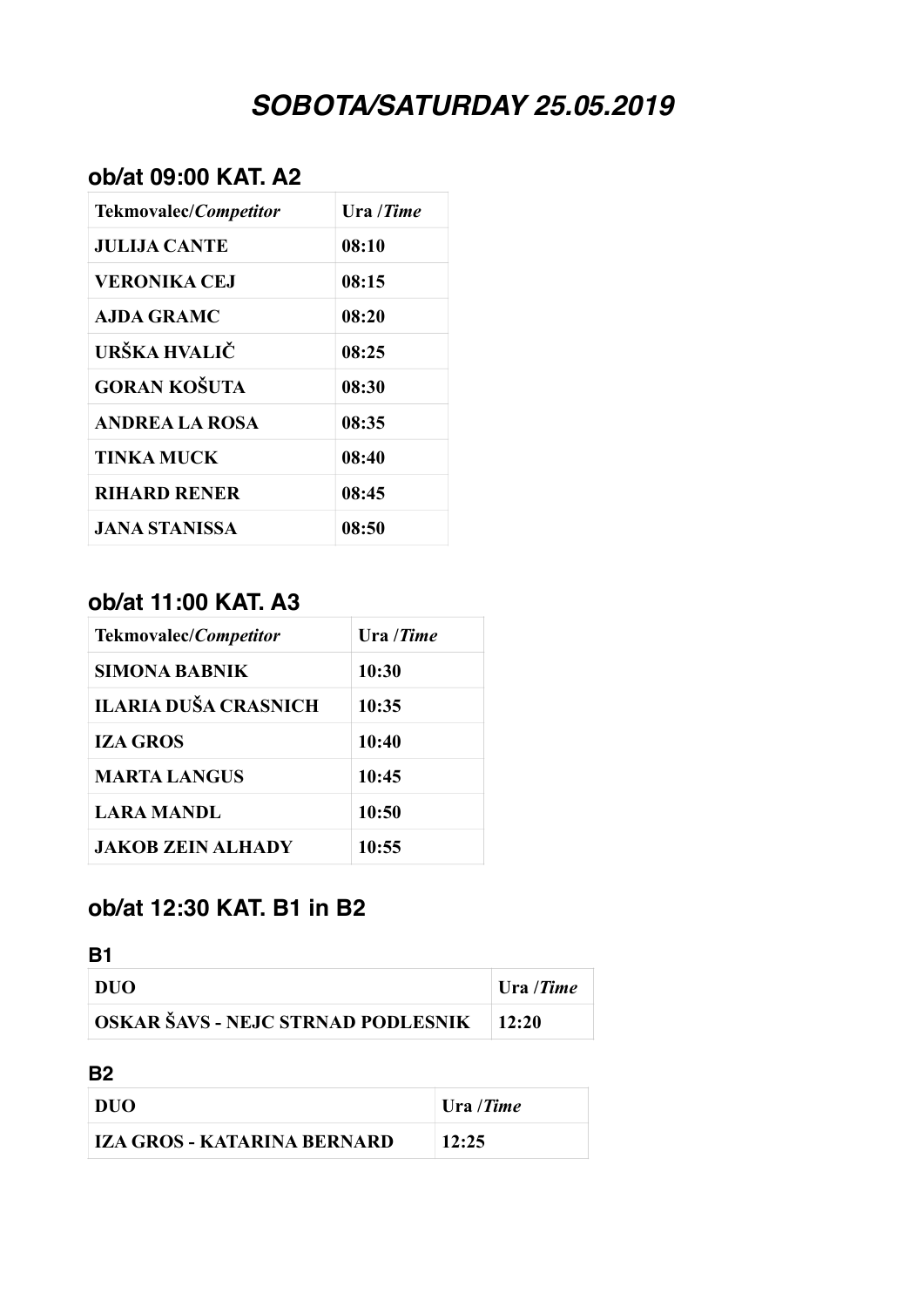# **ob/at 14:00 KAT. A1**

| Tekmovalec/Competitor        | Ura /Time |
|------------------------------|-----------|
| VESNA LAKOVIČ                | 12:50     |
| JAKOB ALJAŽ BRATINA          | 12:55     |
| <b>NATHALIE GRČEVIĆ</b>      | 13:00     |
| <b>EMA HLADNIĆ</b>           | 13:05     |
| <b>MARIA KLARIĆ</b>          | 13:10     |
| <b>EVA CASCIANO</b>          | 13:15     |
| <b>HANA MAROLIN</b>          | 13:20     |
| <b>SARA MODER</b>            | 13:25     |
| <b>LAURA MUREN BRATUŽ</b>    | 13:30     |
| GAJA OTIČ                    | 13:35     |
| MINA PRIMOŽIČ                | 13:40     |
| <b>GRETA ŠIMUNEC</b>         | 13:45     |
| <b>NEJC STRNAD PODLESNIK</b> | 13:50     |

# **ob/at 16:20 KAT. Ajunior**

| <b>Tekmovalec/Competitor</b> | Ura /Time |
|------------------------------|-----------|
| <b>VERONIKA BOHINJC</b>      | 15:25     |
| <b>SOFIA CASCIANO</b>        | 15:30     |
| <b>AFENI CODARIN</b>         | 15:35     |
| <b>ARTURO GROLLO</b>         | 15:40     |
| NIKITA KREBEL                | 15:45     |
| <b>NIKA MELIHEN</b>          | 15:50     |
| <b>AYLIN MILIANI</b>         | 15:55     |
| <b>RICCARDO PISTORE</b>      | 16:00     |
| SILVIA WALLY MOGLIA          | 16:05     |
| OSKAR ŠAVS                   | 16:10     |
| ANJA ŠLJANEC                 | 16:15     |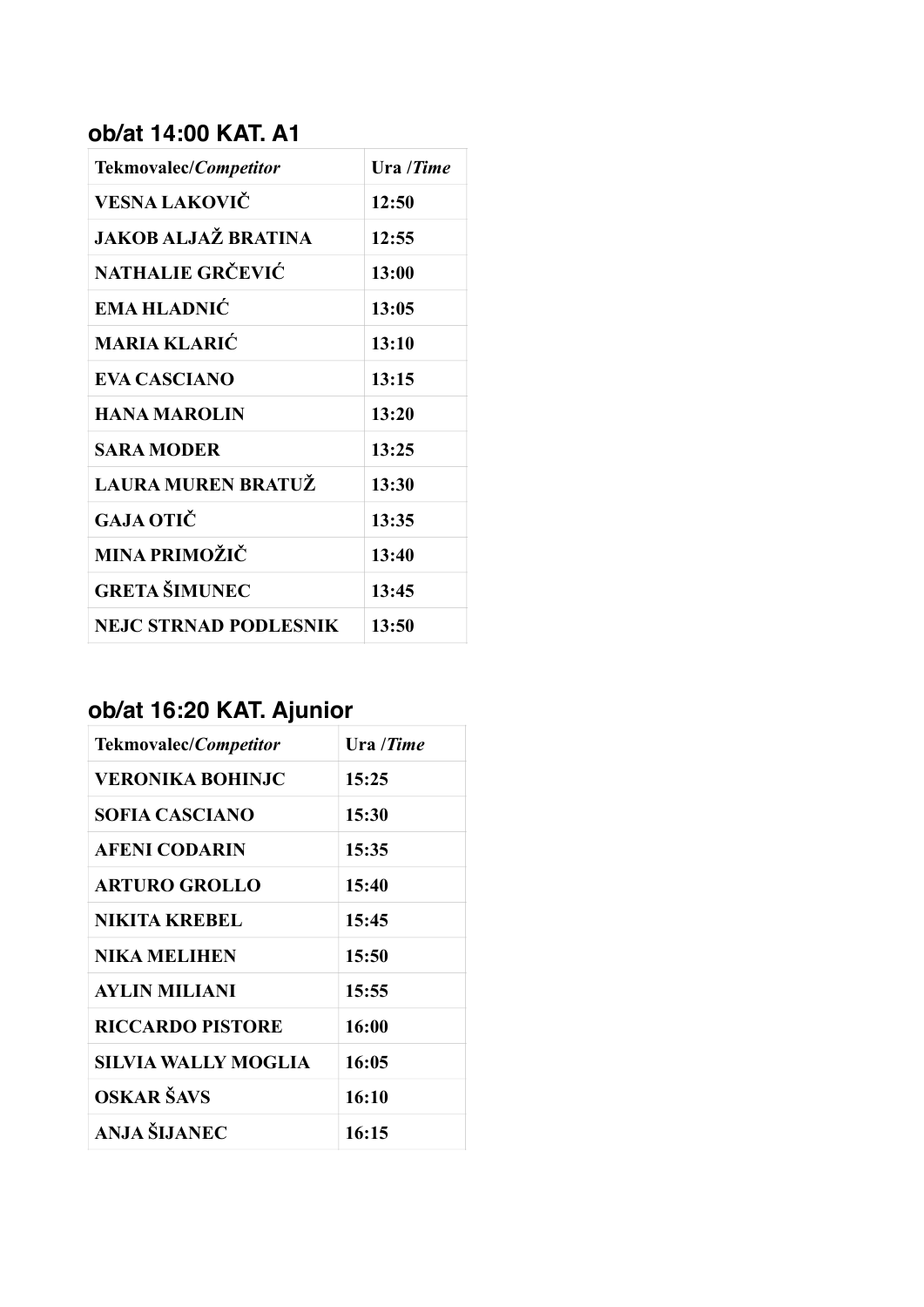# **ob/at 17:45 KAT. A4 - A5**

# **A4**

| Tekmovalec/Competitor | Ura /Time |
|-----------------------|-----------|
| MAJA KIRETA LUKAVEČKI | 17:05     |
| LARISA SREŠ           | 17:15     |

### **A5**

| Tekmovalec/ <i>Competitor</i> | Ura / <i>Time</i> |
|-------------------------------|-------------------|
| ANGELIKA LAJH                 | 17:25             |
| <b>MIJA NOVAK</b>             | 17:35             |

# **NEDELJA /SUNDAY 26.05.2019**

### **ob/at 09:00 KAT. C3**

| Tekmovalec/ <i>Competitor</i> | Ura / <i>Time</i> |
|-------------------------------|-------------------|
| <b>DARR DEMUIC</b>            | 08:30             |
| <b>LARA FORTUNAT</b>          | 08:35             |
| ZALA ZARJA MESEC              | 08:40             |
| <b>JURE PAVLIČ</b>            | 08:45             |
| ŠPELA ŠEMRL                   | 08:50             |

# **ob/at 10:30 KAT. C2**

| Tekmovalec/ <i>Competitor</i> | Ura / <i>Time</i> |
|-------------------------------|-------------------|
| <b>LUCA BELLO</b>             | 10:00             |
| JAN BURJA                     | 10:05             |
| <b>JURE HUDOBREZNIK</b>       | 10:10             |
| <b>JURE KRČ</b>               | 10:15             |
| ŠPELA NAGLIČ                  | 10:20             |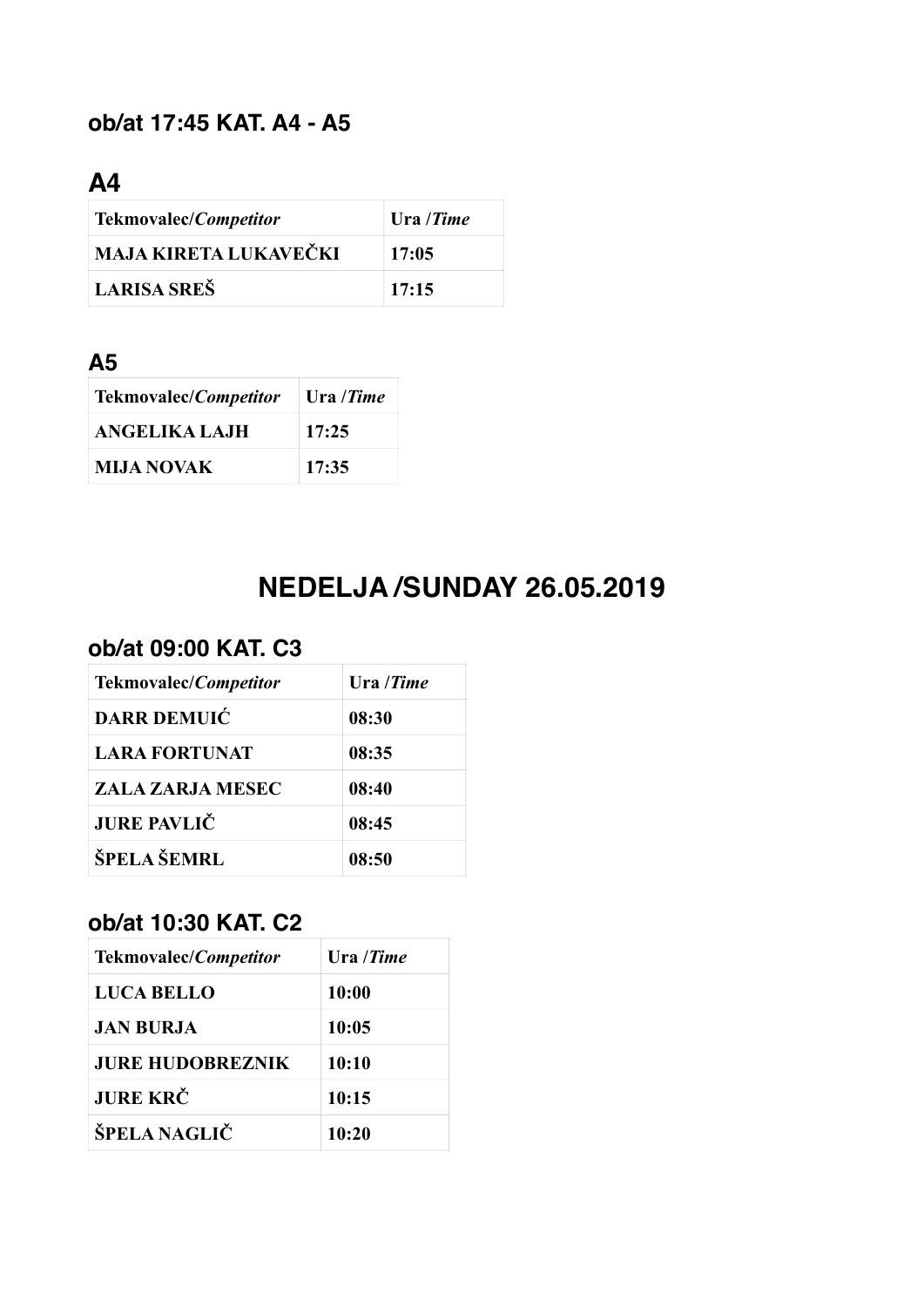### **ob/at 11:45 KAT. C4**

| Tekmovalec/Competitor  | Ura /Time |
|------------------------|-----------|
| <b>KAMIL BORSUK</b>    | 11:25     |
| <b>OŽBEJ TURK</b>      | 11:30     |
| <b>WIKTORIA WASIAK</b> | 11:35     |

# **ob/at 14:00 KAT. C1**

| <b>Tekmovalec/Competitor</b> | Ura/Time |
|------------------------------|----------|
| SARA ARBAN                   | 13:25    |
| <b>SARA GOLČMAN</b>          | 13:30    |
| ERIN KOČEVAR                 | 13:35    |
| <b>JAN PETRUCCI</b>          | 13:40    |
| ZSUZSIKA SZOMI KRALJ         | 13:45    |
| ZARJA VOLČIČ                 | 13:50    |

# **ob/at 15:10 KAT. Cjunior**

| Tekmovalec/Competitor        | Ura /Time |
|------------------------------|-----------|
| <b>NEŽA ŠTULAR</b>           | 14:55     |
| <b>JANA VOGRINČIČ BIZJAK</b> | 15:00     |

#### **ob/at 15:40 KAT. D1 - D2 D1**

| Duo                        | Ura / <i>Time</i> |
|----------------------------|-------------------|
| <b>DUO ERIK &amp; LIAN</b> | 15:25             |
| D <sub>2</sub>             |                   |

| Duo           | Ura / <i>Time</i> |
|---------------|-------------------|
| DUO BOR & ŽAN | 15:30             |